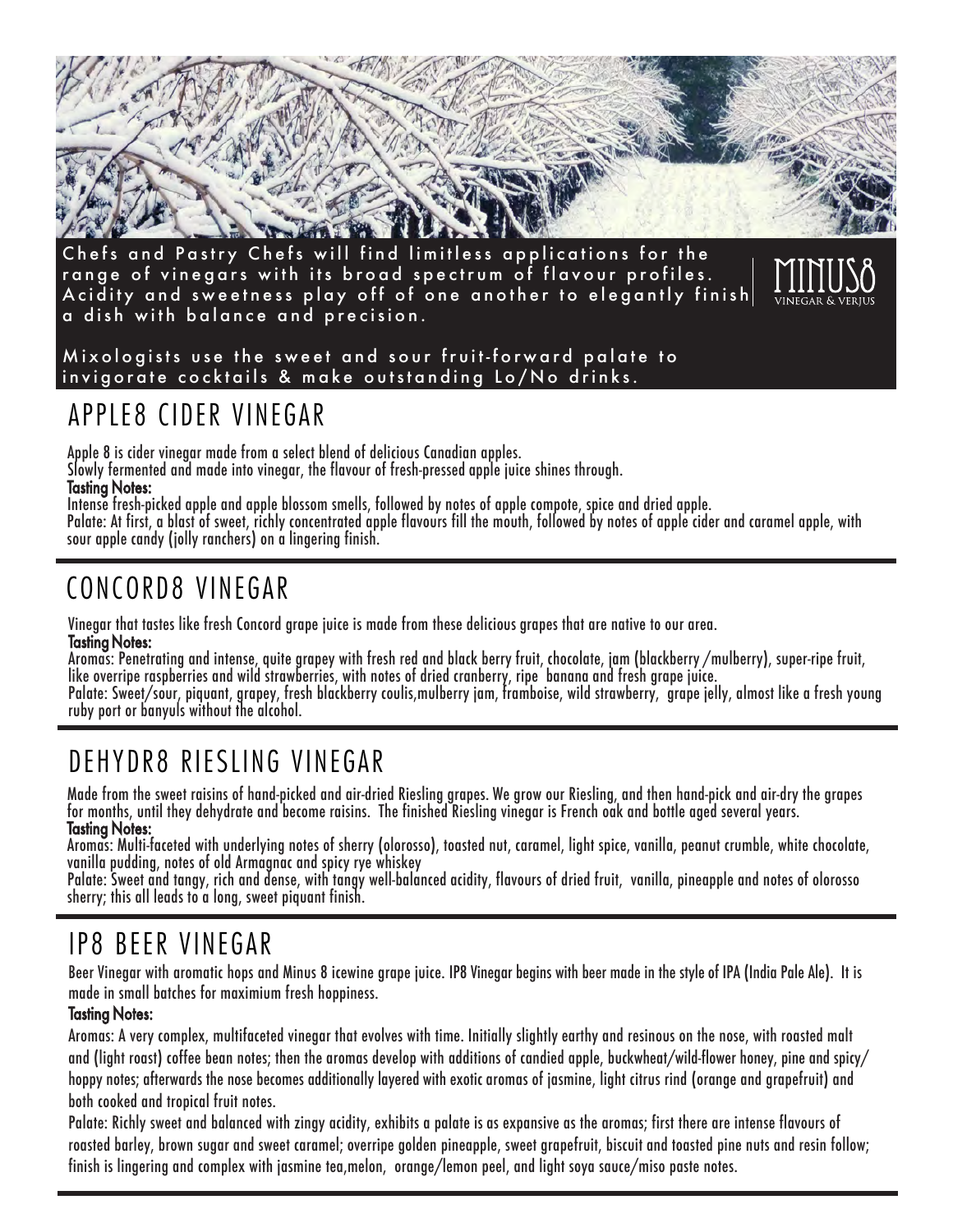# L8 HARVEST VINEGAR

L8 Harvest Vinegar is made from icewine by harvesting grapes in winter when they are naturally frozen on the vine. The natural concentration of grape sugars and acids make it a powerhouse of versatile flavour.

#### Tasting Notes:

Aromas: Quite aromatic, with nuances of honey, dried apricot, candied fruit, spice, toffee, apple butter and caramel

Palate: Sweet/sour, quite viscous but well balanced and lively on the palate, with honey, citrus rind, raw nut, apple sauce,overripe pineapple and toffee; a long, lingering pleasantly sour finish

#### MAPLE8 VINEGAR

Maple 8 vinegar is barrel fermented from bespoke Québec maple syrup, then oak aged for four more yearsto develop a delicious and rich flavour profile.

#### Tasting Notes:

Aromas: Elegant nose of maple syrup, ripe yellow plum, cooked apple and French vanilla with woodsy notes and hints of raw hazelnut, burnt sugar, rye and earth.

Palate: Impressive sweet and sour entry follows by rich flavours of buckwheat honey, maple sugar, caramel, lemon curd, candied fruit and melon, with notes of white pineapple, dried citrus peel, mineral and spice. Crisp acidity tempers the natural sweetness and refreshes the palate on the finish.

#### MINUS8 VINEGAR

Icewine vinegar named for the temperature at which the grapes are harvested and pressed. Barrel aged for years in a French oak Solera system started in 1997. Icewine is made by picking grapes that are naturally frozen on the vine and pressing them while they are still frozen. The yield is very limited but the juice is rich, naturally sweet and full of flavour. A small amount makes a big difference.

#### Tasting Notes:

Aromas: Very complex, quite aromatic, with a forward notes of ripe tropical fruit, apple butter, Asian spice, a combination of dried and baked/stewed fruit (a mixed bag), vanilla, sandalwood/cedar, cocoa powder and nuances of toasted nut, madeira and cream sherry. Palate: Sweet, rich, concentrated flavours follow its aromatic profile, with additions of caramel, prune, plum, cooked sweet tree fruit; finish is amazingly long and persistent.

#### ORIGINAL BARREL MINUS 8 VINEGAR

A rare treasure that is drawn from the first ever barrel of Minus 8 made in 1997. We are only able to release this precious elixir in small limited batches. This is something that must be savoured by the drop – that's why we give you a dropper.

#### Tasting Notes:

Aromas: Extraordinarily intense and complex; ever changing and evolving. Quite perfumed and powerful; showing an array of scents including sweet oak/ vanilla, caramelised tropical fruit, nutmeg, earth, Asian spice, prune and old wood with notes of smoke, dark chocolate, Cuban cigar tobacco, Armagnac, toasted nut and fresh cracked black pepper.

Palate: Rich, sweet, honeyed and unctuous like a PX sherry, quite expansive on the palate. This is big, bold and complex with unbelievable concentration and yet it shows a surprisingly amount of elegance and a cleansing finish that keeps you wanting more. It exhibits complex flavours of tropical fruit (both dried and baked), agave syrup, dark berry, caramel, cocoa nibs and Christmas cake, with complexing hints of tea, baking spice, dried herb, aromatic wood and sherry. Finish is long and balanced with a real sense of umami that adds still another dimension. This multifaceted and incredibly perfect vinegar must be experienced to be fully appreciated and is something that should be on everyone's "bucket list."

### VEGET8 VINEGAR

Made from shaded Cabernet Franc icewine & tomatoes. Pure fruit, that tastes like vegetables.

#### **Tasting Notes:**

Aromas: Complex array of sweet sun-dried tomato, green fruit, berry (cherry and raspberry), fresh herb, both fresh and cooked vegetable, red/green pepper and earth, with leafy, spice and celery notes.

Palate: Umami, medium sweet, with balanced zesty mouthwatering acidity on the palate, forward flavours of super ripe tomato, tomatillo, green fruit, fresh herb, zucchini, melon rind and squash, with notes of green mango, rhubarb, cucumber and bouquet garni.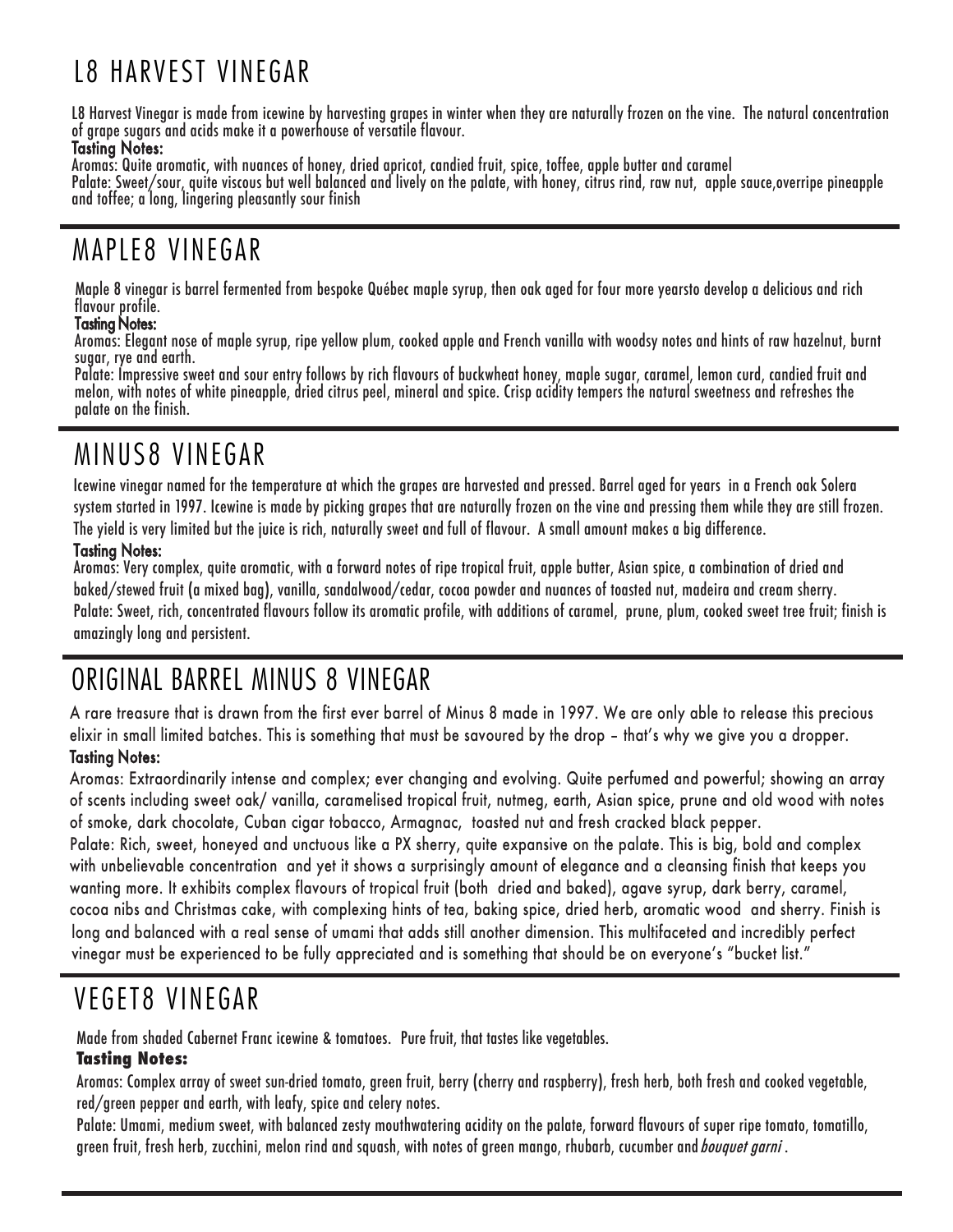#### Uses:

This is fun to drink when served lightly chilled; mixologist will find endless applications in Lo/No beverages as well as in cocktails.

Also a great condiment and a wonderful addition to your cooking repertoire. This fabulous product is similar in taste to wine, but a little sourer. We think it's a better replacement for a wine in cooking recipes. Wonderful for poaching, deglazing, finishing seafood, meats, vegetables & fruits, in sauces, soups, dressings, marinades and gels.

Pastry chefs will find limitless happiness with desserts, preserves, jellies, fruits, sorbets and sauces.



#### 8BRIX WHITE VERJUS

Our "ice" verjus is a seasonal product made with the juice of Minus 8 icewine grapes. Several varieties of premium wine grapes are hand-picked at five intervals beginning in August (sourest) and ending usually in January at icewine harvest(sweetest). We pick grapes that are naturally frozen on the vine and press them while they are still frozen. There is no alcohol or acetic acid in verjus. Tasting Notes:

Aromas: Green grassy, sauvignon blanc, dried chokecherry, apricot.

Palate: Medium sweet, herbaceous, sweet and sour, well-balanced with noticeable - zingy, tangy, mouthwatering acidity and notes of sour candy on the long finish.

#### 8BRIX RED VERJUS

Made with the same techniques as the White, with a different blend of grape varietals.

#### Tasting Notes:

Aromas: Aromas of both dried and stewed red berry fruit (cherry and raspberry), cranberry jelly,

cold raspberry tea, green fruit and lemon, with slightly earthy, herbal, leafy, floral/violet notes.

Palate: Medium sweet, sweet and sour and well-balanced with noticeable zingy, mouthwatering acidity on the palate. Exhibits flavours of spring cherry, cranberry, green plum, unsweetened berry compote and red sour candy with a dried red berry fruit character on the long tangy finish.

#### MAPLE BRIX (SMALL BATCH VERJUS)

Sour and fruity pure premium Minus 8 grape musts are blended with the best Québec maple syrup.

#### **Tasting Notes:**

Aromas: Slightly reserved and elegant on the nose, with enticing aromas of maple syrup, green mango, white peach, honey and notes of green coffee bean, mulberry and fresh herb (marjoram?).

Palate: Wow! While the nose pulls you in with its reserved aromas, the palate positively explodes like a super sour candy. Initially sweet, with flavours of maple syrup, burnt sugar and maple candy; then shows a palate bracing edge of tangy acidy and notes of zingy citrus, green fruit and tart fresh sorrel.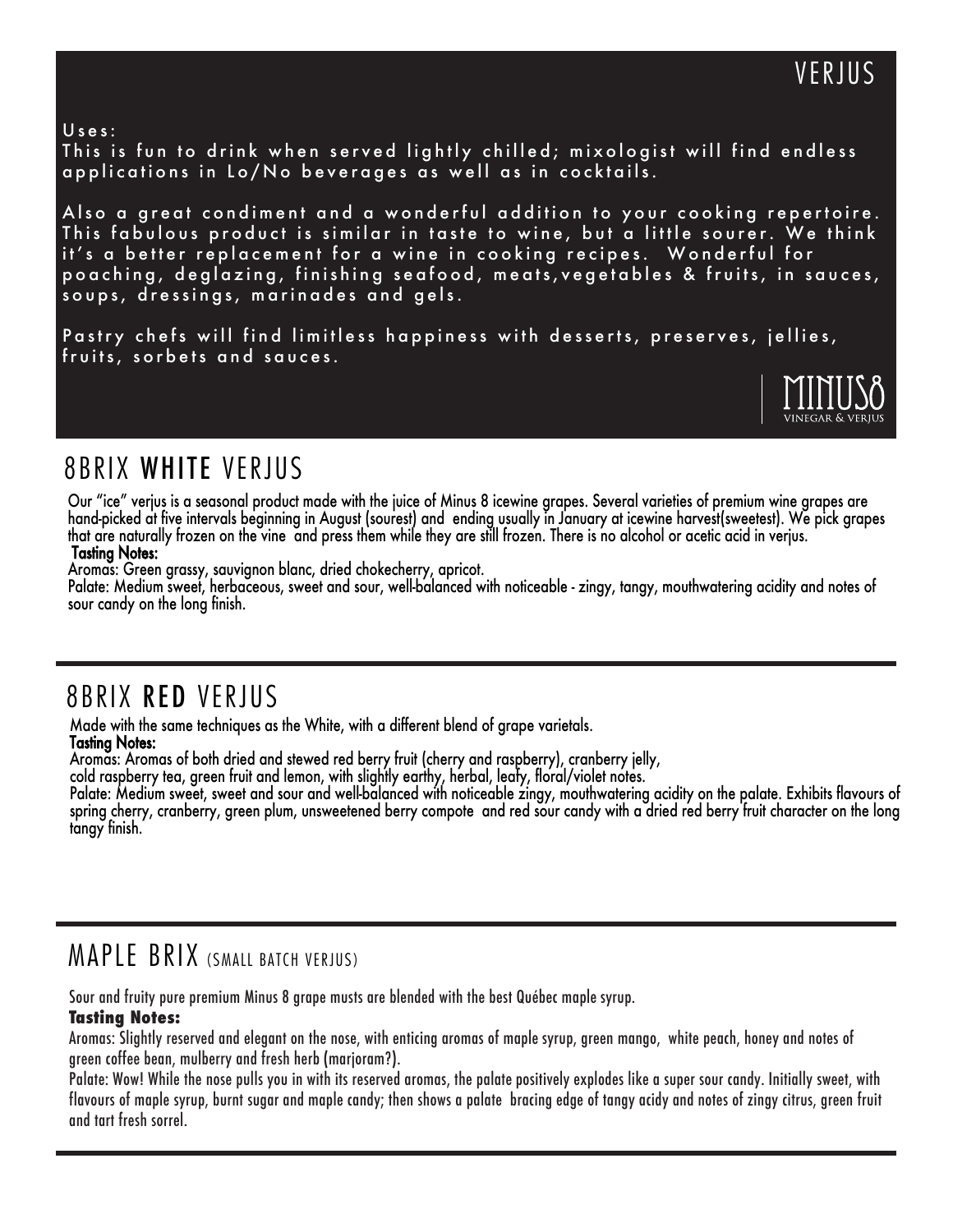

# **PRODUCT LIST**



# APPLE<sub>0</sub> VINEGAR

5% ACETIC ACID VINEGAR | 200 ml, 1 litre Apple 8 is apple cider vinegar that tastes like fresh pressed apple cider. Amazing in cocktails, savoury foods, and desserts.



# MAPLEO VINEGAR

5% ACETIC ACID VINEGAR | 200 ml, 1 litre Barrel fermented maple syrup vinegar, made from the best tasting Québec syrup. Maple syrup was made into wine, then into vinegar, and then aged for years in oak barrels.



## **DEHYDRO** VINEGAR

5% ACETIC ACID VINEGAR | 200 ml, 1 litre Vinegar is made from the sweet Riesling raisins of hand-picked and air-dried Riesling grapes. French oak and bottle aged several years.



### LÖ HÄRVEST VINEGAR

5% ACETIC ACID VINEGAR | 200 ml, 1 litre Icewine vinegar is made from Vidal grapes that are picked while naturally frozen in the winter, from the vine, and pressed immediately. Bottle aged.



# CONCORDO VINEGAR

5% ACETIC ACID VINEGAR | 200 ml, 1 litre Deep purple vinegar that tastes like fresh pressed Concord grape juice - the essence of grapes, is made from these delicious 'blue' grapes native to Canada.



## MMUS<sub>0</sub> VINEGAR

5% ACETIC ACID VINEGAR | 100 ml, 200 ml, 1 litre, 4 litre Icewine vinegar named for the temperature at which the grapes are harvested and pressed. Barrel aged for years in a French oak Solera system started in 1997.



# ORIGINAL MINUSO Sweet!

5% ACETIC ACID VINEGAR | 60 ml Minus 8 Vinegar is drawn from the first ever barrel of Minus 8 made in 1997. Each bottle is capped with an eye dropper for precision application.



# **ÖDILIX** VERJUS

VERJUS, White | 500 ml | 1 litre Verjus is made with juice from our naturally frozen icewine grapes. Pure juice from premium wine grapes, hand-picked at many ripening intervals are blended for flavour and balance.



#### **ITA** VINEGAR

5% ACETIC ACID VINEGAR | 200 ml, 1 litre Beer vinegar in the style of India Pale Ale is made with an additional blend of aromatic hops and icewine grape must from our naturally frozen grapes.



#### **VINEGAR**

5% ACETIC ACID VINEGAR | 200 ml, 1 litre Icewine vinegar made from Cabernet Franc grapes, grown specifically to taste vegetive, is blended with vinegar we made from beautifully grown and ripened tomatoes picked from the Minus 8 tomato patch.



**OBRIX** 

# MAPLE BRIX VERJUS

SMALL BATCH VERJUS | 500 ml Minus 8 wine grapes are hand-picked and pressed to make premium verjus. This sour and fruity juice is blended with the best Québec maple syrup, which is specially made for us.

# ÖDILXVERJUS





**WHITE**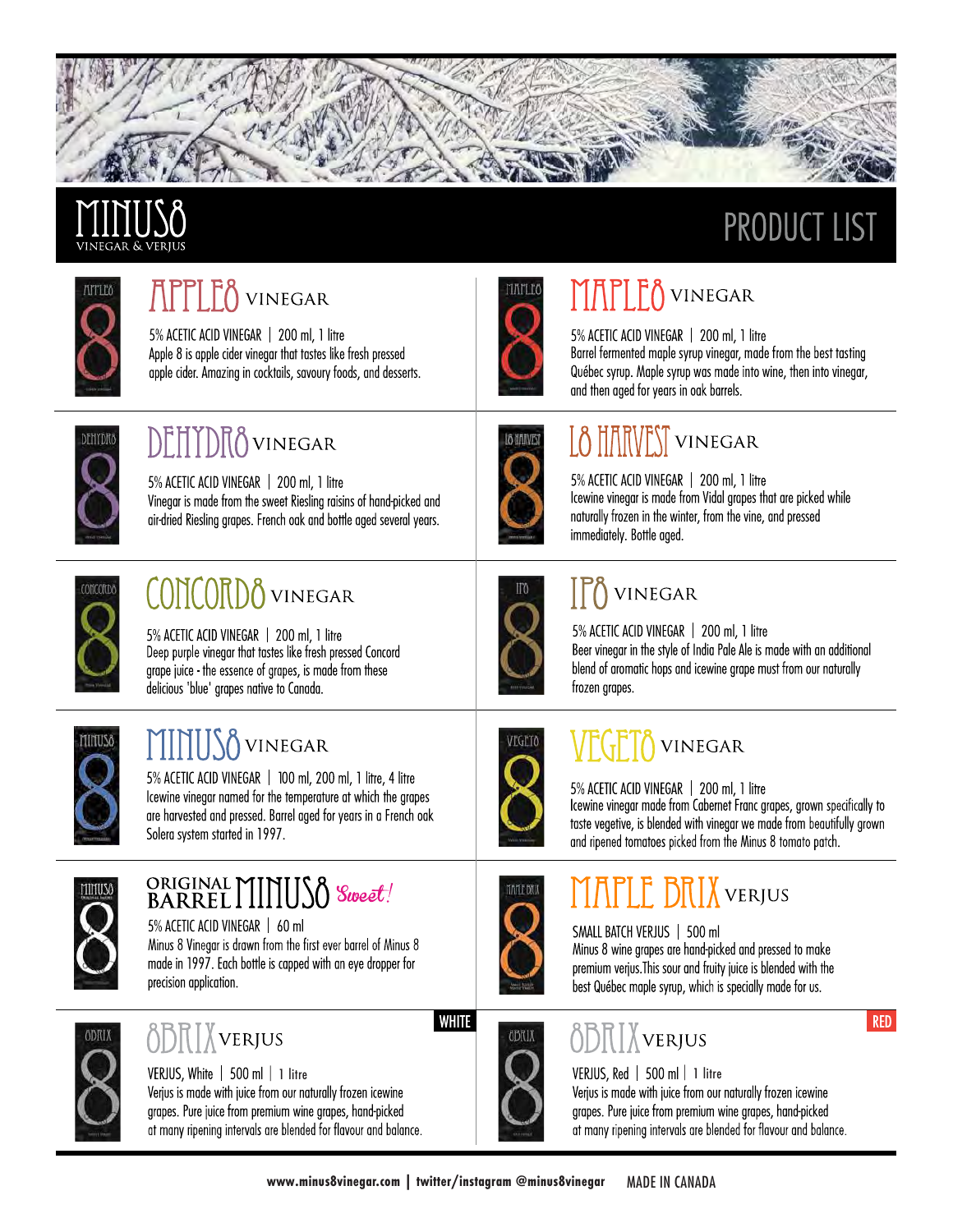# MINII! vinegar & verjus

# TASTING ORDER

We recommend using the following tasting order along with our tasting notes

White 8 Brix Verjus Red 8 Brix Verjus Maple Brix Verjus L8 Harvest Vinegar Dehydr8 Vinegar IP8 Beer Vinegar Concord 8 Vinegar Veget8 Vinegar Minus 8 Vinegar Apple 8 Vinegar Maple 8 Vinegar Original Barrel Minus 8 Vinegar

What you will need:

- 1 teaspoon and sideplate per person if the group is small and the bottles can be passed around
- 11 small glasses/plastic cups/ramekins and one teaspoon per person if you are pre-pouring, for everything except the Original Barrel Minus 8 .
- pass around the Original Barrel no matter the group size, so each person can put a few drops on their spoon.
- one glass of water per person